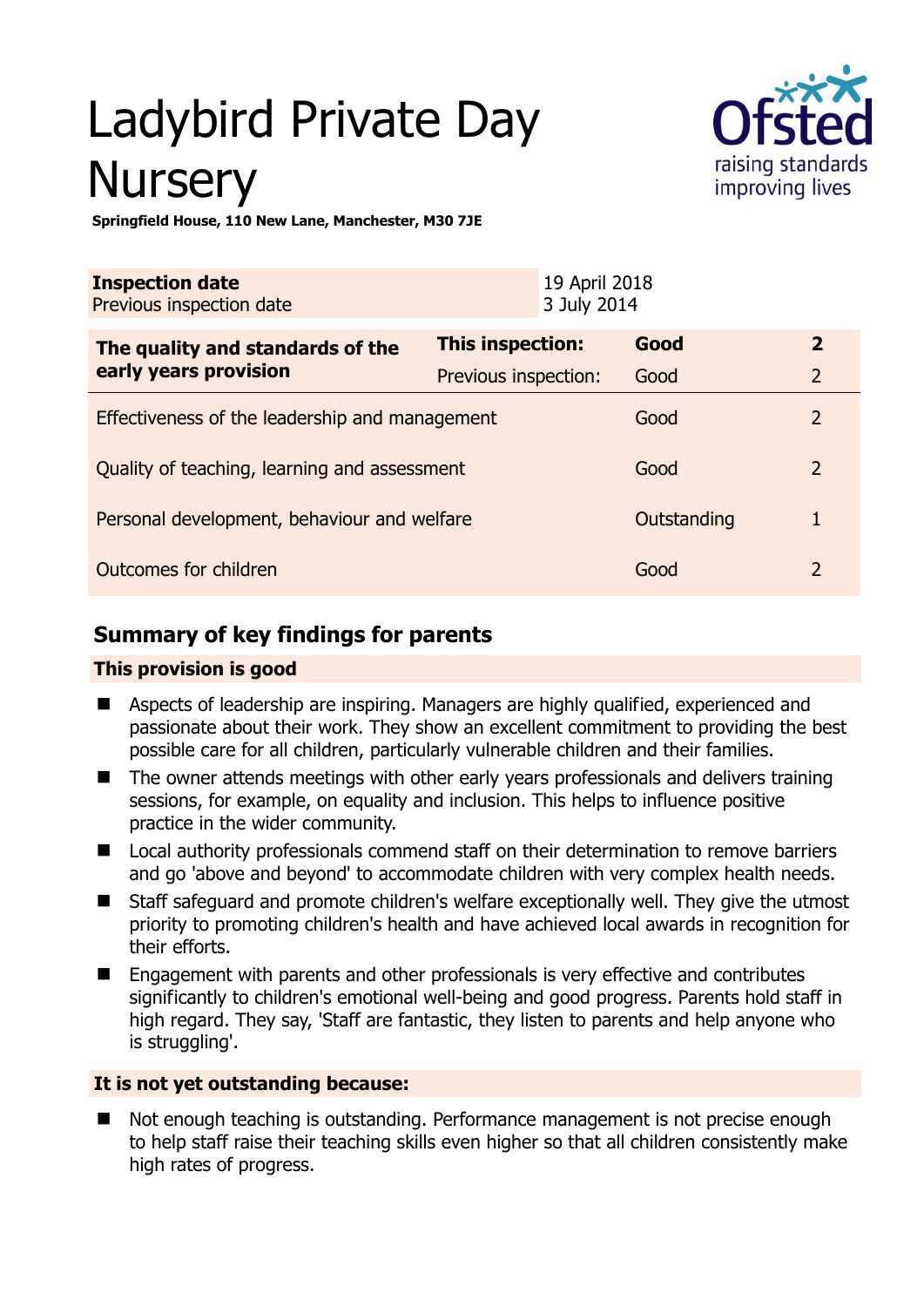# **What the setting needs to do to improve further**

#### **To further improve the quality of the early years provision the provider should:**

 $\blacksquare$  strengthen performance management to help all staff deepen their knowledge, understanding and skills to enable them to consistently deliver high-quality teaching across the whole nursery.

#### **Inspection activities**

- The inspector observed the quality of teaching during activities and assessed the impact this has on children's learning.
- The inspector spoke to staff and children during the inspection.
- The inspector held discussions with the management team. She looked at relevant documentation and evidence of the suitability of staff working in the nursery.
- The inspector spoke to some parents during the inspection and took account of their views.
- The inspector completed a joint observation with the early years teacher.

#### **Inspector**

Jan Linsdell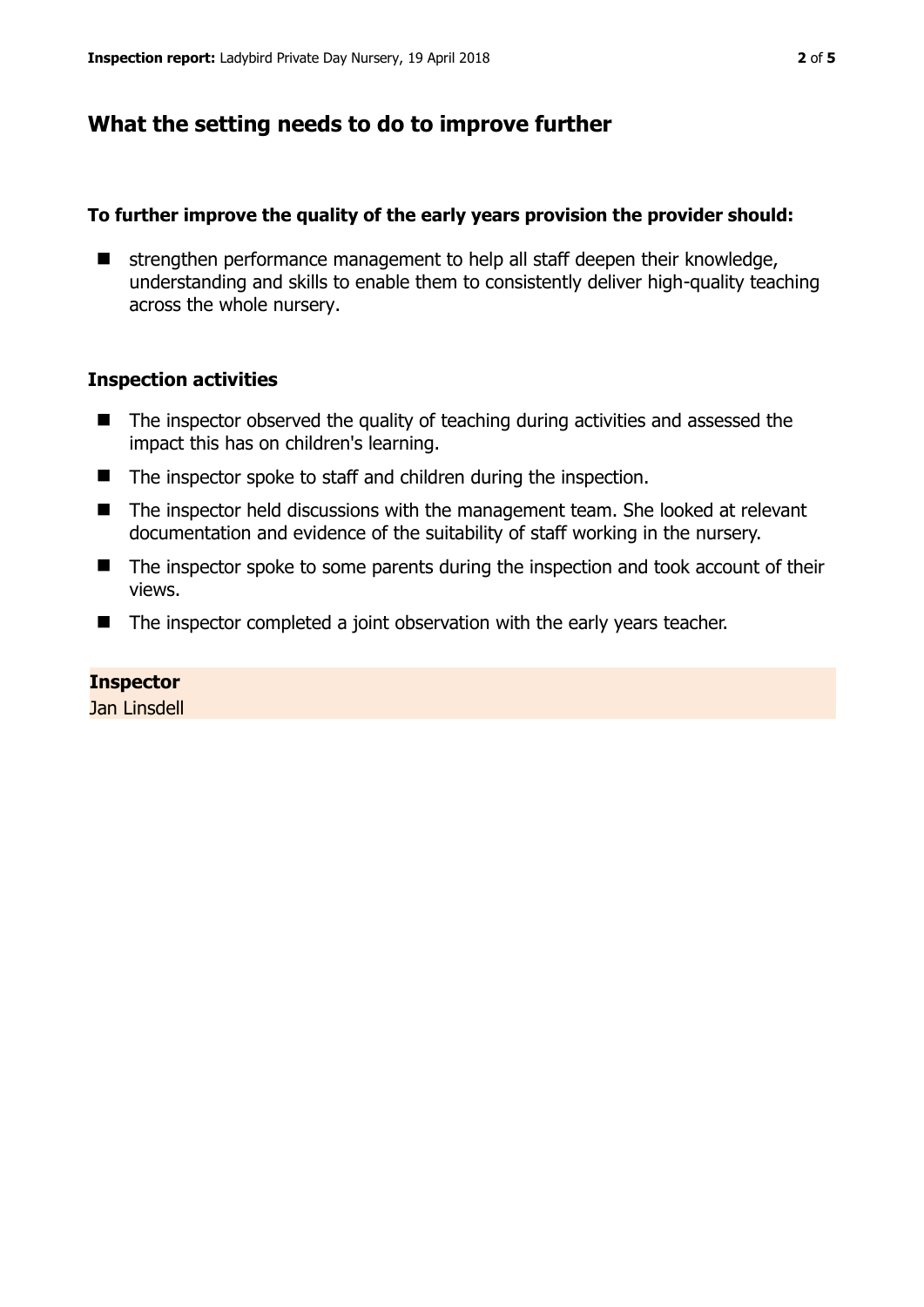# **Inspection findings**

## **Effectiveness of the leadership and management is good**

Safeguarding is effective. Managers have excellent knowledge of the requirements to safeguard and promote children's welfare. They promote a culture where everyone works together to ensure children are safe and extremely well cared for. Managers thoroughly train all staff in their responsibilities to protect children from harm. This means staff are astute in how to spot and report potential risks. Self-evaluation is comprehensive and sharply-focused development plans lead to ongoing improvements. Almost all staff are qualified and benefit from ongoing support, supervision and training, overall. Managers rigorously monitor children's progress and help staff to develop targeted plans to swiftly close any gaps in children's learning.

## **Quality of teaching, learning and assessment is good**

Staff successfully plan a wide range of stimulating experiences that keeps children engaged and motivated to learn. Indoor and outdoor areas are very well resourced to meet children's learning needs. Children have plenty of sensory experiences and natural materials to explore. Play areas include real-life resources to support children's all-round development. Staff interact well with children to guide, challenge and extend their learning. They praise children for copying sounds and words, helping to promote their early language skills. Staff use assessment and tracking well to identify children's next steps in learning. They value and encourage parental involvement in children's learning, for instance, through daily diaries, newsletters and parents' evenings.

## **Personal development, behaviour and welfare are outstanding**

Staff develop excellent relationships with children and their families. They are kind, thoughtful and create a highly nurturing environment where children flourish. Parents say, 'Children absolutely adore the staff'. Children behave extremely well. They are very friendly, confident and form strong friendships with one another. Staff participate in initiatives that target outdoor play for two-year-olds. Toddlers and pre-school children benefit from weekly 'Stretch and Grow' sessions. All children delight in playing outside and learning to take managed risks. Much emphasis is given to helping children care for their teeth. Menus have been carefully considered to ensure children eat freshly prepared meals that are low in salt and sugar and include foods from around the world. Children take part in many exciting festivals to help them to learn about other cultures and beliefs.

## **Outcomes for children are good**

Children have fun and make good progress from their starting points. They develop positive attitudes to learning and are well prepared for their move on to school. Children develop independence and successfully learn how to do things for themselves, such as managing the stairs and setting the table. Babies discover using their senses and toddlers enjoy sitting quietly with staff and listening to stories. Pre-school children excitedly use props to act out their favourite stories. They learn about mathematical concepts when they explore using water and sand. All children have ample opportunities to develop their early writing skills.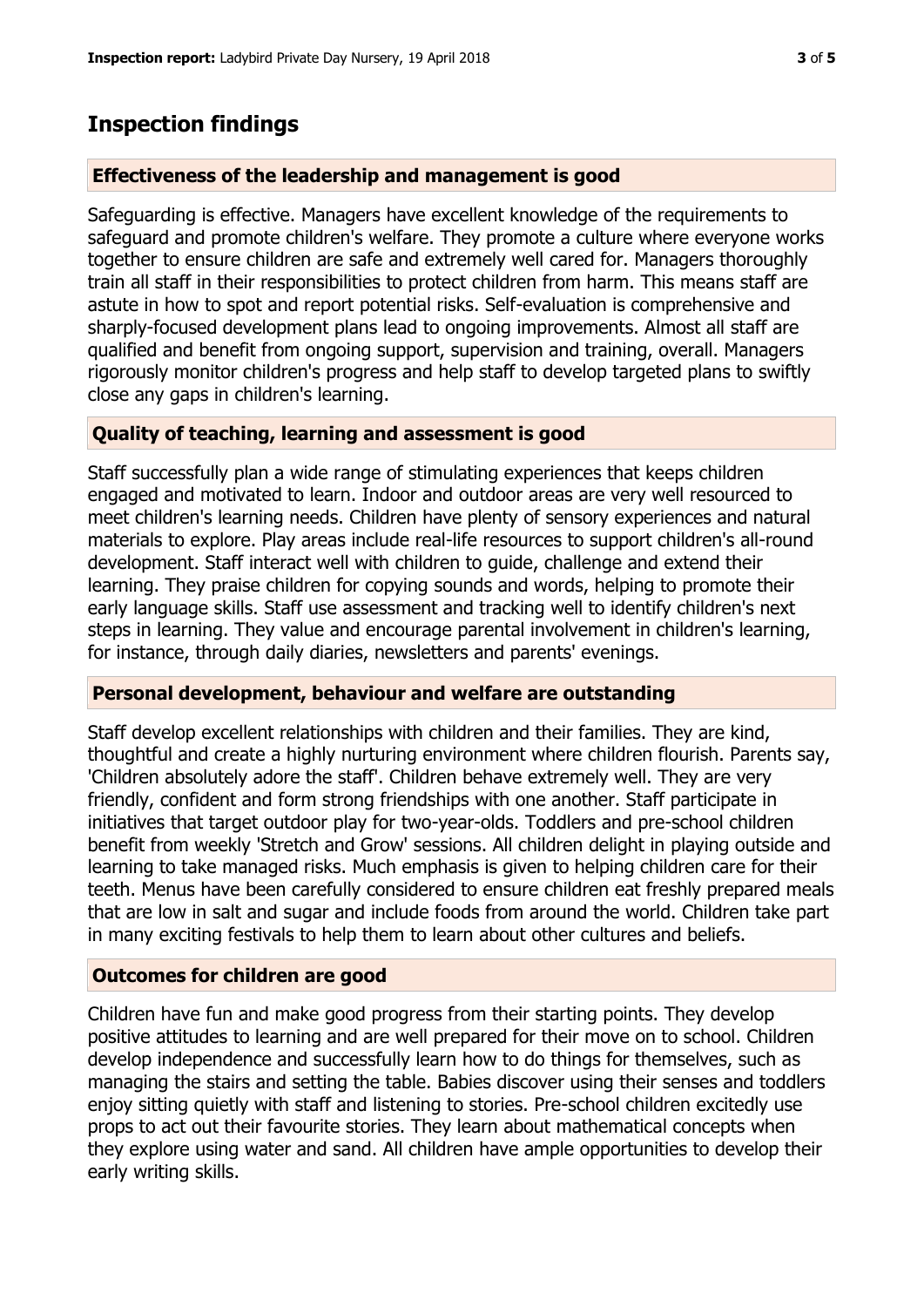# **Setting details**

| Unique reference number                             | EY469762                                                                             |  |
|-----------------------------------------------------|--------------------------------------------------------------------------------------|--|
| <b>Local authority</b>                              | Salford                                                                              |  |
| <b>Inspection number</b>                            | 1105596                                                                              |  |
| <b>Type of provision</b>                            | Full-time provision                                                                  |  |
| Day care type                                       | Childcare - Non-Domestic                                                             |  |
| <b>Registers</b>                                    | Early Years Register, Compulsory Childcare<br>Register, Voluntary Childcare Register |  |
| Age range of children                               | $0 - 8$                                                                              |  |
| <b>Total number of places</b>                       | 87                                                                                   |  |
| Number of children on roll                          | 128                                                                                  |  |
| Name of registered person                           | Ladybird Private Day Nurseries Ltd                                                   |  |
| <b>Registered person unique</b><br>reference number | RP533106                                                                             |  |
| Date of previous inspection                         | 3 July 2014                                                                          |  |
| <b>Telephone number</b>                             | 0161 707 4280                                                                        |  |

Ladybird Private Day Nursery registered in 2014. The nursery employs 20 members of childcare staff. Of these, 19 hold appropriate early years qualifications at level 2 or above, including two with early years professional status and qualified teacher status. The nursery opens from Monday to Friday all year round. Sessions are from 7.30am until 6pm. The nursery provides funded early education for two-, three- and four-year-old children and offers out-of-school care for school-age children.

This inspection was carried out by Ofsted under sections 49 and 50 of the Childcare Act 2006 on the quality and standards of provision that is registered on the Early Years Register. The registered person must ensure that this provision complies with the statutory framework for children's learning, development and care, known as the early years foundation stage.

Any complaints about the inspection or the report should be made following the procedures set out in the guidance 'Complaints procedure: raising concerns and making complaints about Ofsted', which is available from Ofsted's website: www.gov.uk/government/organisations/ofsted. If you would like Ofsted to send you a copy of the guidance, please telephone 0300 123 4234, or email enquiries@ofsted.gov.uk.